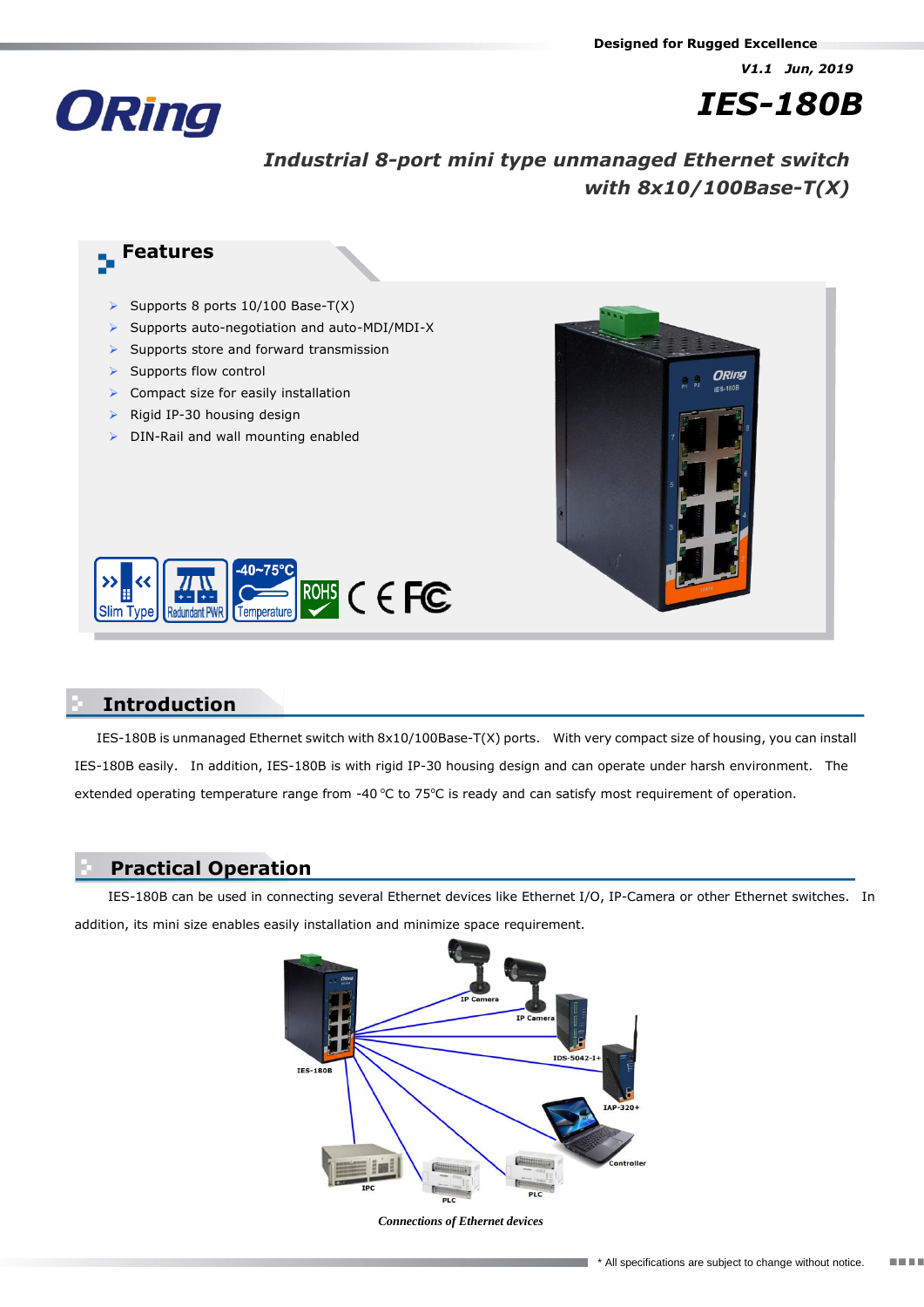#### *V1.1 Jun, 2019*

## **Dimension**

## Unit =mm (Tolerance ±0.5mm)

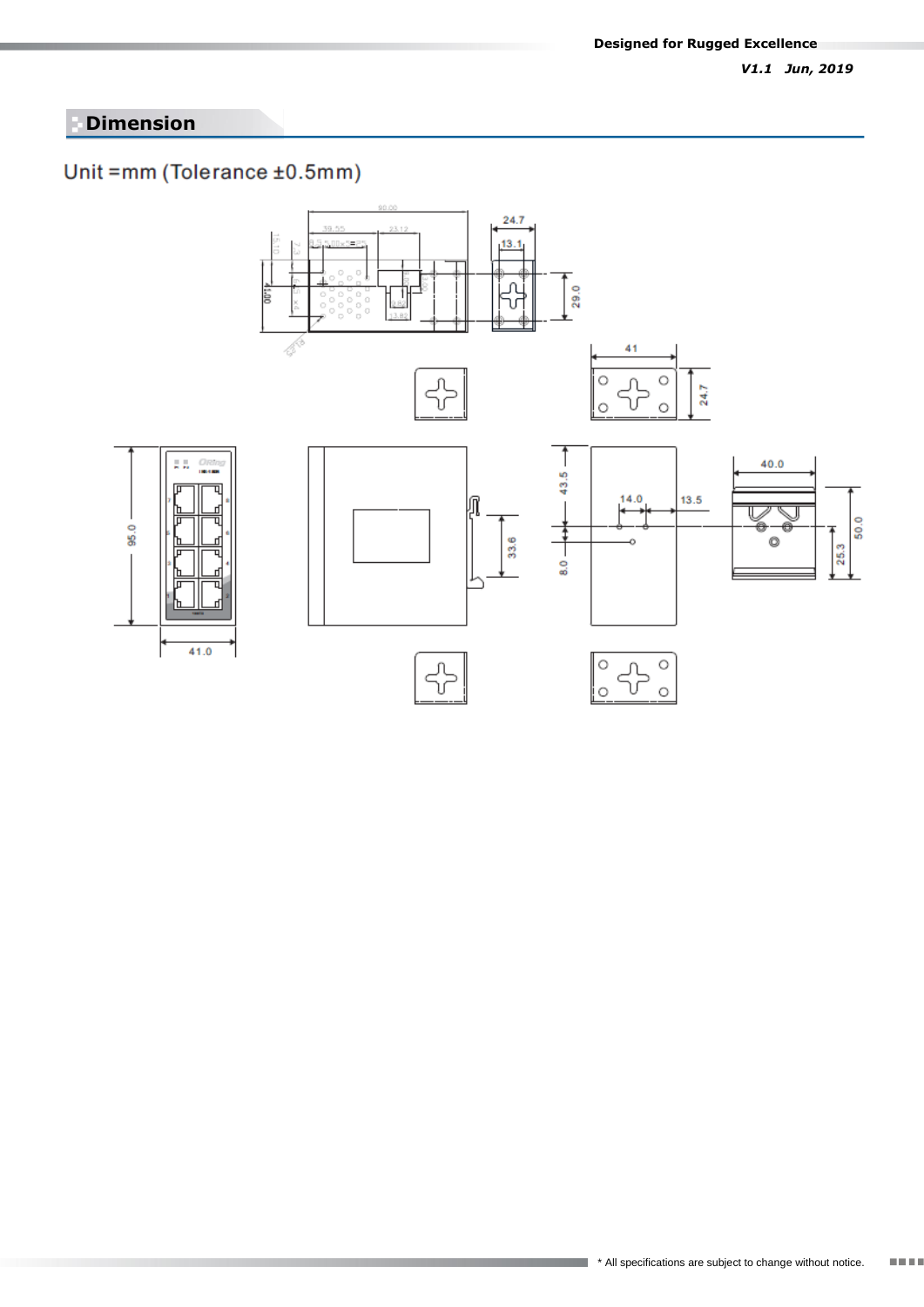## **Specifications**

| <b>ORing Switch Model</b>                       | <b>IES-180B</b>                                                                                                                                                                       |
|-------------------------------------------------|---------------------------------------------------------------------------------------------------------------------------------------------------------------------------------------|
| <b>Physical Ports</b>                           |                                                                                                                                                                                       |
| 10/100 Base-T(X) Ports in RJ45<br>Auto MDI/MDIX | 8                                                                                                                                                                                     |
| <b>Technology</b>                               |                                                                                                                                                                                       |
| <b>Ethernet Standards</b>                       | IEEE 802.3 for 10Base-T<br>IEEE 802.3u for 100Base-TX<br>IEEE 802.3x for Flow control                                                                                                 |
| MAC Table                                       | 1K MAC address                                                                                                                                                                        |
| Processing                                      | Store-and-Forward                                                                                                                                                                     |
| Switch Latency                                  | $<$ 7us                                                                                                                                                                               |
| Switch Bandwidth<br>Packet buffer size          | 1Gbps<br>448K bits                                                                                                                                                                    |
| <b>LED indicators</b>                           |                                                                                                                                                                                       |
|                                                 |                                                                                                                                                                                       |
| Power Indicator                                 | Green for PWR1, PWR2                                                                                                                                                                  |
| 10/100Base-T(X) RJ45 Port Indicator             | Upper for Link/Act indicator, Green for port Link/Act.<br>Lower for speed indicator, Amber for 100Mbps, OFF for 10Mbps                                                                |
| <b>Power</b>                                    |                                                                                                                                                                                       |
| Input Power                                     | Dual 12~48 VDC voltage power input on 4-pin terminal block                                                                                                                            |
| Power Consumption (Typ.)                        | 4W                                                                                                                                                                                    |
| Overload Current Protection                     | Present                                                                                                                                                                               |
| Reverse Polarity Protection                     | Present                                                                                                                                                                               |
| <b>Physical Characteristic</b>                  |                                                                                                                                                                                       |
| Enclosure                                       | $IP-30$                                                                                                                                                                               |
| Dimension (W x D x H)                           | 41 (W) x 90 (D) x 95 (H)mm (1.61 x 3.54 x 3.74 inch)                                                                                                                                  |
| Weight (g)                                      | 334 g                                                                                                                                                                                 |
| <b>Environmental</b>                            |                                                                                                                                                                                       |
| Storage Temperature                             | -40 to 85 $^{\circ}$ C (-40 to 185 $^{\circ}$ F)                                                                                                                                      |
| <b>Operating Temperature</b>                    | -40 to 75°C (-40 to 167°F)                                                                                                                                                            |
| <b>Operating Humidity</b>                       | 5% to 95% Non-condensing                                                                                                                                                              |
| <b>Regulatory approvals</b>                     |                                                                                                                                                                                       |
| EMC                                             | CE EMC (EN 55024, EN 55032), FCC Part 15 B                                                                                                                                            |
| EMI                                             | EN 55032, CISPR32, EN 61000-3-2, EN 61000-3-3, FCC Part 15 B class A                                                                                                                  |
| EMS                                             | EN 55024 (IEC/EN 61000-4-2 (ESD), IEC/EN 61000-4-3 (RS), IEC/EN 61000-4-4 (EFT),<br>IEC/EN 61000-4-5 (Surge), IEC/EN 61000-4-6 (CS), IEC/EN 61000-4-8(PFMF), IEC/EN 61000-4-11 (DIP)) |
| Shock                                           | IEC60068-2-27                                                                                                                                                                         |
| Free Fall                                       | IEC60068-2-31                                                                                                                                                                         |
| Vibration                                       | IEC60068-2-6                                                                                                                                                                          |
| Safety                                          | EN60950-1                                                                                                                                                                             |
| <b>MTBF</b>                                     | 1390019 hrs                                                                                                                                                                           |
| Warranty                                        | 5 years                                                                                                                                                                               |

H/W version: V2